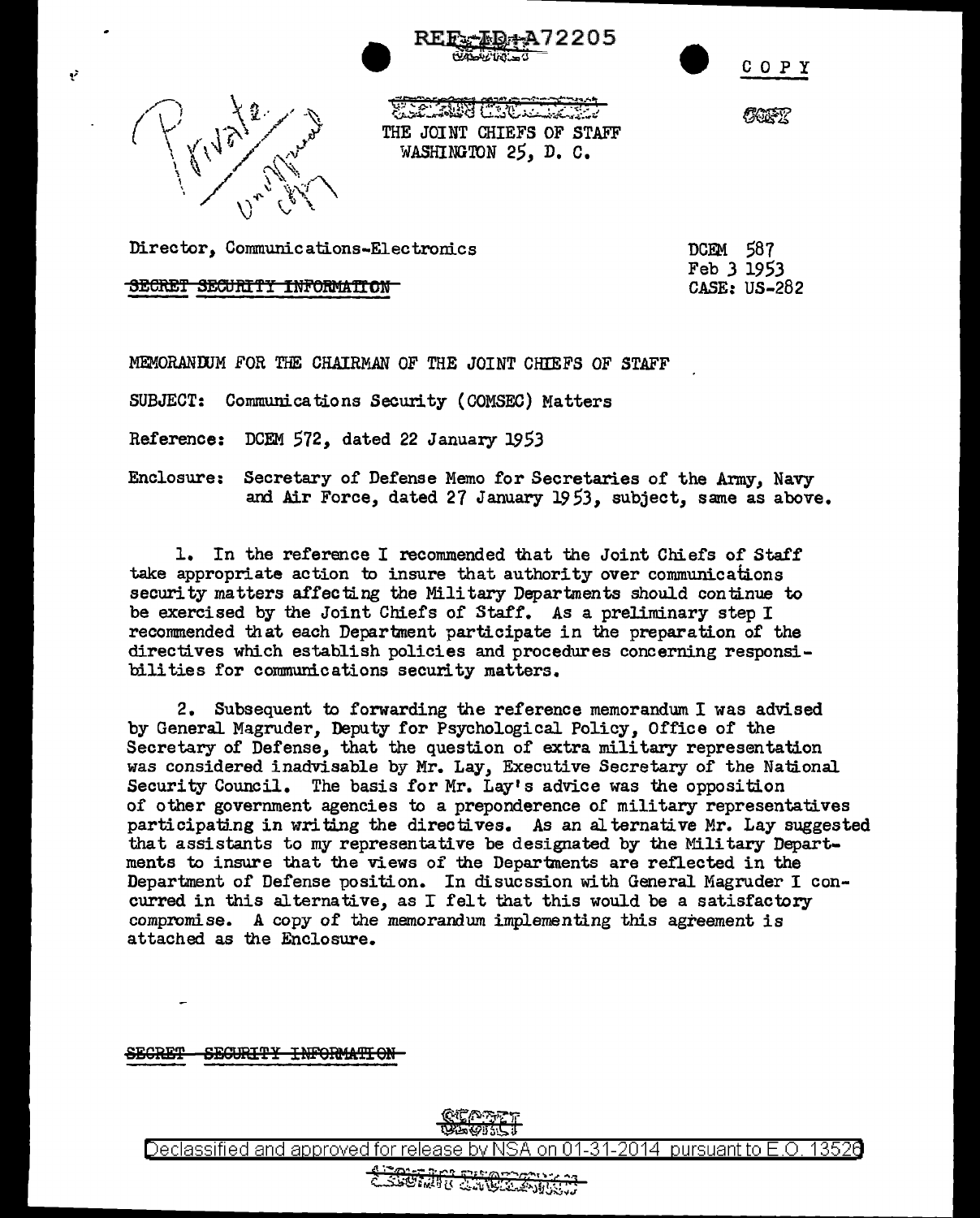| REF ID: A72205<br><b>GUIDE CONTACT</b>                                            | COPY |
|-----------------------------------------------------------------------------------|------|
| <u>Comment of Commentance</u>                                                     |      |
| eroprm<br>GROUDING INDONLARIAN<br><b>MOTHETT TELEVILLE IN A</b><br><b>BUDITER</b> |      |

Subject: Communications Security ( COI".SEC) Matters - - - - - - - - - - - - - - - -- - - - - - - - - -- - -- - - -- - - --

*3.* The agreement referred to above was made in view of the exigencies of the situation and does not reflect a change of my view that control of communications security matters by the Joint Chiefs of Staff is essential for the efficient operation of the communications of the three Departments.

> /s/ John R. Redman JOHN R. REDMAN Rear Admiral, USN Director, Communications-Electronics

@r-raT>fr-'~  $7.000027$ 

¢'&,~i=<l;:t.·e:z -~~ .. ,.,, .,r-:-,.~ *.. r-* **t;..C, ..** J~~·~5r:;:,, **L.d..; ...** ~ *..:.... ..* ·"'1o.1~i-r

*•:*